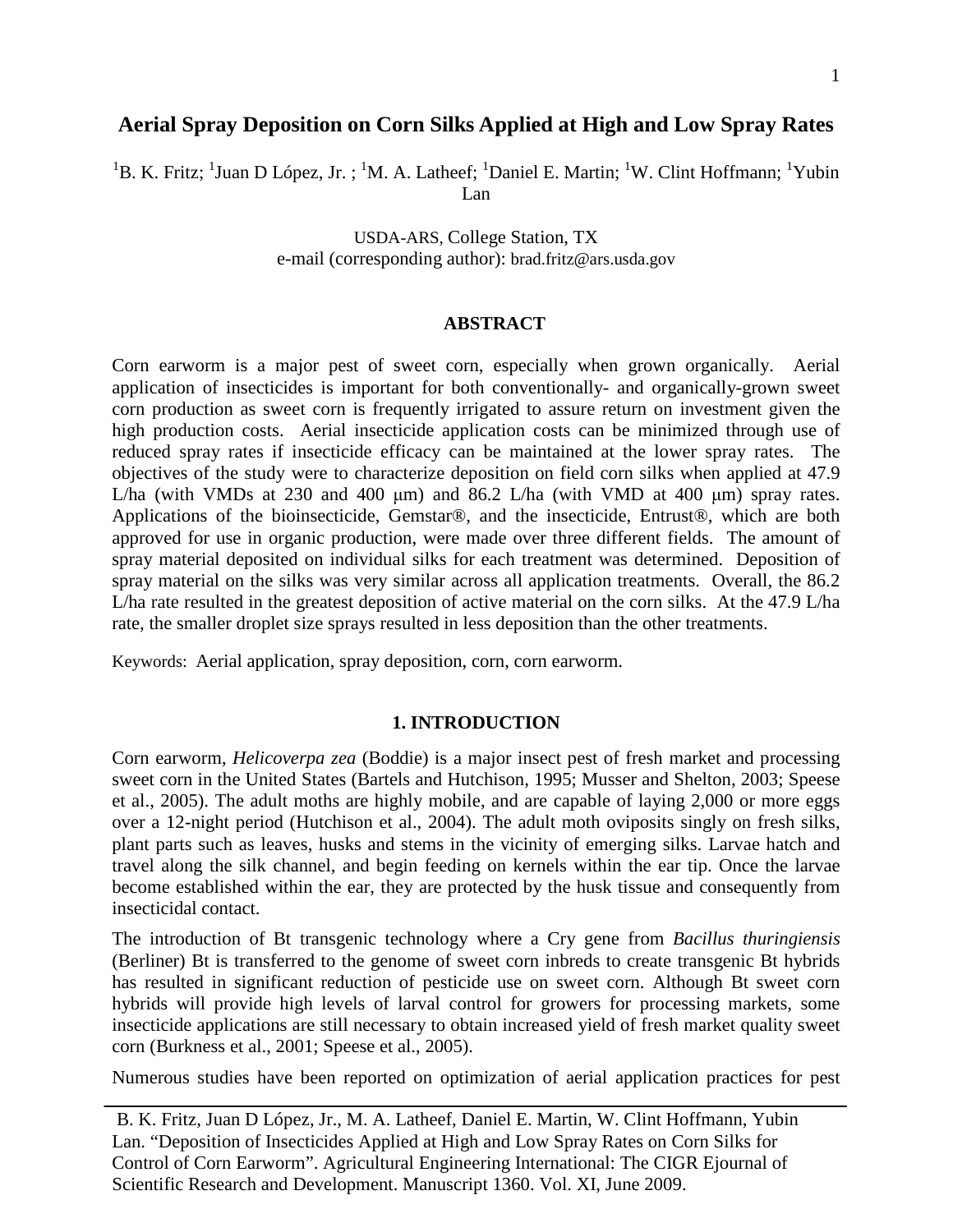control in cotton, corn, and weed and brush control, noting that optimum spray rate droplet size combinations are pest specific and vary from one pest or target area to another (Bouse et al., 1992, Hoffmann et al., 1998, and Kirk et al., 1989, 1992, 1998 and 2001). Kirk et al. (1989) found that higher spray rates with smaller droplet volume mean diameters (VMDs) resulted in increased herbicide deposits on yellow foxtail plants. Bouse et al. (1992) found that increased spray rates and decreased droplet VMDs resulted in increased mortality of honey mesquite. Kirk et al. (1992) found that higher spray rates and larger droplet VMDs resulted in increased deposits within the canopy of cotton plants. Hoffmann et al. (1998) found that smaller droplet VMDs and lower spray rates resulted in increased levels of control for the targeted insect pest.

The development of application technology designed to obtain maximum control of the pest in conjunction with timely application of pesticides synchronized with peak larval hatch is essential to obtain sweet corn with fresh-market quality. This study is part of a program to optimize application technology for aerially-applied insecticides for controlling corn earworm on sweet corn. This test was conducted on field corn due to lack of availability of sweet corn fields in the study area and the increased flexibility of insecticide use on field corn. This work is based on the assumption that maximizing deposition of product onto the corn silks will result in the optimum control of corn ear worm larvae feeding on the silks.

# **2. OBJECTIVES**

The objectives of the study were to characterize deposition on field corn silks when applied at 46.8 L/ha (with VMDs at 230 and 400 μm) and 93.5 L/ha (with VMD at 400 μm) spray rates. Applications of the bioinsecticide, Gemstar® (Certis USA, L.L.C., Columbia, MD) which is approved for use in organic production, were made over three different fields.

### **3. MATERIALS AND METHODS**

Three treatment applications were made on three different fields. Aircraft setup, treatment details, study layout and sampling details follow.

# **3.1 Application Equipment and Treatment Setup**

An Air Tractor 402B (Air Tractor, Inc., Olney, TX) was used to make all treatment applications. All treatments were made with CP-11TT nozzles (CP Products, Tempe, AZ). Table 1 shows aircraft and nozzle settings for each treatment. Nozzle flow rates are 5.7 L/min (1.5 gpm) for the #15 orifice at 276 kPa, and 9.5 L/min (2.5 gpm) for the #25 orifice at 276 kPa. The narrow swath of 13.7 m was required to obtain the 86.2 L/ha spray rate for Treatment 3; therefore, the 13.7 m swath was also used in treatments 1 and 2. Droplet  $D_{V0.5}$  (the volume median diameter is the diameter of droplet such that 50% of the total volume of droplets is in droplets of smaller diameter) was determined using the USDA-ARS Spray Quality models (Kirk, 2007) and the nozzle and aircraft operating parameters, including spray pressure, nozzle type and deflection, and airspeed.

B. K. Fritz, Juan D López, Jr., M. A. Latheef, Daniel E. Martin, W. Clint Hoffmann, Yubin Lan. "Deposition of Insecticides Applied at High and Low Spray Rates on Corn Silks for Control of Corn Earworm". Agricultural Engineering International: The CIGR Ejournal of Scientific Research and Development. Manuscript 1360. Vol. XI, June 2009.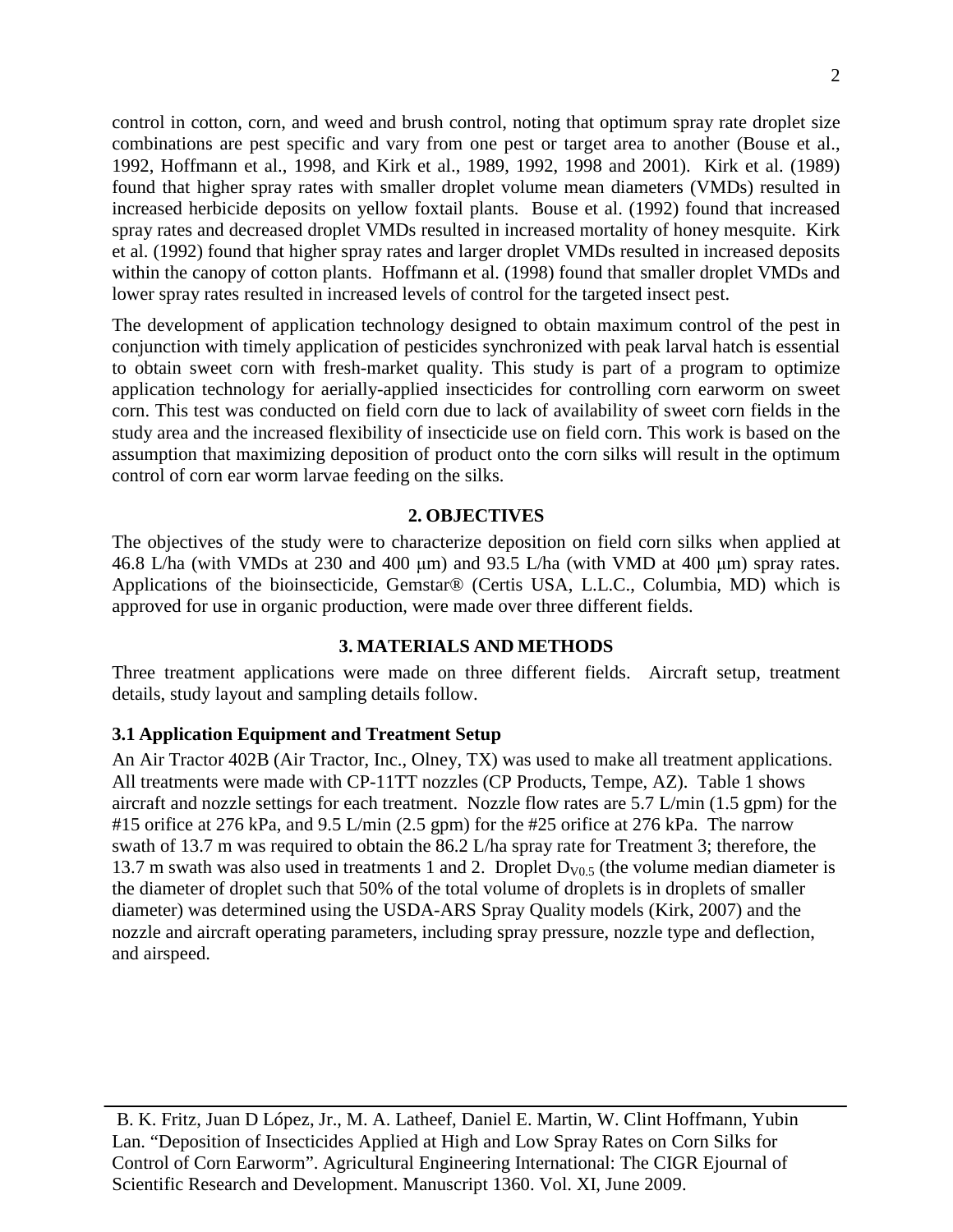| Treatment | Spray  | $D_{V0.5}^{[a]}$ | Swath | Orifice | Deflection | Spray    | Airspeed | Number         |
|-----------|--------|------------------|-------|---------|------------|----------|----------|----------------|
|           | Rate   | (um)             | Width | Number  | ٬۵۱        | Pressure | (kph)    | <b>Nozzles</b> |
|           | (L/ha) |                  | (m)   |         |            | (kPa)    |          |                |
|           | 47.9   | 230              | 13.7  |         | 90         | 276      | 193      | 37             |
| ∼         | 47.9   | 400              | 13.7  | 15      | 10         | 276      | 193      | 37             |
|           | 86.2   | 400              | 13.7  | 25      | 30         | 276      | 77،      | 40             |
|           |        |                  |       |         |            |          |          |                |

Table 1. Spray treatment setups and droplet size information.

[a]  $D_{V0.5}$  is the volume median diameter which is the diameter of droplet such that 50% of the total volume of droplets is in droplets of smaller diameter.

Treatments in field 1 was made with Gemstar®, which is a naturally occurring virus of Helicoverpa zea (corn earworm), making it suitable for organic corn production. The Gemstar® was applied at 731 mL/ha. Tank mix solutions required non-chlorinated water with a pH of 7. Treatments in fields 2 and 3 were made with Entrust® mix at 73 mL/ha. Each treatment's spray mixture also contained Caracid Brilliant Flavine fluorescent dye at a rate of 25 g/ha.

### **3.2 Study Layout**

Three field locations near Clay, Texas (30º25'28N, 96º20'29W) were used in this study. The fields were treated on 3, 6, and 9 June 2008, with three days between each field treatment (1, 2, and 3). At each location, the field was divided in to three blocks with each treatment occurring within each block. The blocks served and replications for each treatment. In each replicate block, each treatment plot was flagged for three swath passes. Each swath was sprayed for a distance of 183 m resulting in individual treatment plot sizes of 0.77 ha. For each treatment plot deposition sampling was performed at 18 and 37 m in from the edge of the field along the center swath (Fig. 1). Sampling was done in the center swath to avoid cross contamination between plots. At each of these locations, both mylar and ear silk samples were collected after spray treatment. Five sampling locations were located at each distance. These locations were 4.5 m apart with the center location centered on the middle swath (Fig. 1). Mylar plate (10 x 10 cm) samples were placed on metal plates attached to electric fence post rods that positioned the mylar at the height of the silks. At each distance, the silk samples were collected at matching locations, 5 rows further into the field (Fig. 1).

B. K. Fritz, Juan D López, Jr., M. A. Latheef, Daniel E. Martin, W. Clint Hoffmann, Yubin Lan. "Deposition of Insecticides Applied at High and Low Spray Rates on Corn Silks for Control of Corn Earworm". Agricultural Engineering International: The CIGR Ejournal of Scientific Research and Development. Manuscript 1360. Vol. XI, June 2009.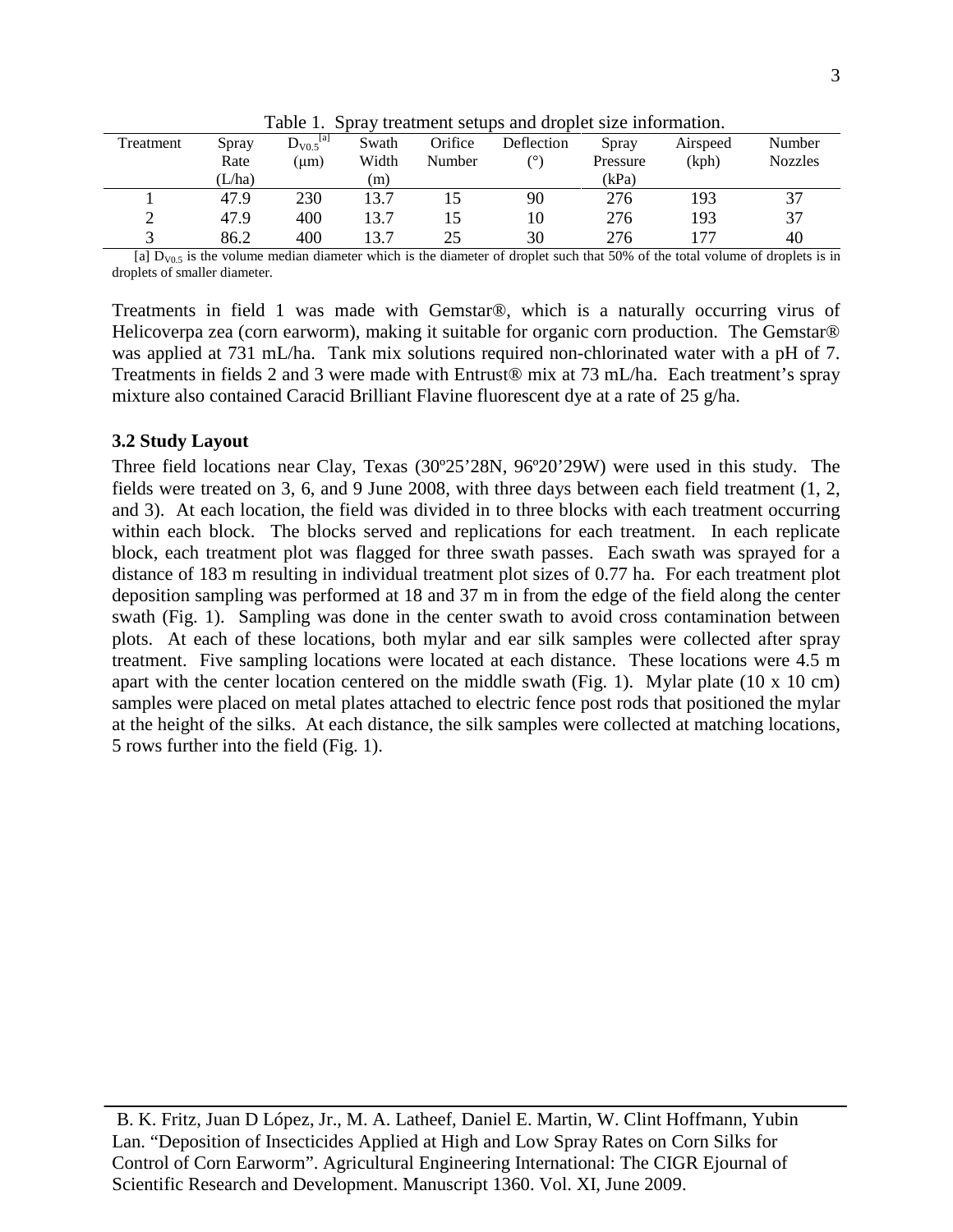

Figure 1. Sampling layout of each treatment plot in each field location.

# **3.3 Sample Collection and Processing**

Immediately after each spray treatment was completed, samples were collected from each plot. Mylar cards were collected and placed into labeled plastic zip-bags, and then into ice chests for storage and transport to the processing laboratory. At each silk sampling location, silks were collected from two top ears, one each from plants on opposing rows. For each silk collected, the ear was broken over such that the silk hung downward. A labeled zip-bag was placed under the silk while the silk was cut free with scissors. Bags with collected silks were placed in ice chests like the mylar.

Mylar plate and ear silks samples were washed in 30 mL of ethanol in the collection bags. Samples were agitated to allow time for dye to dissolve into solution in the ethanol. A sample portion of the wash effluent was placed in borosilicate glass culture tubes (12 x 75 mm). The cuvettes were then placed into a spectrofluorophotometer (Shimadzu, Model RF5000U, Kyoto, Japan) with an excitation wavelength of 427 nm and an emission at 489 nm. The fluorometric readings were converted to  $\mu L/cm^2$  by comparisons to standards generated using the actual oil and dye mix used. The minimum detection level for the dye and sampling technique was 0.07 ng/cm².

# **3.4 Statistical Analysis**

Analysis of the deposition on the mylar and corn silk samples was conducted using SAS PROC MIXED (SAS, 2001). For each set of sampler specific data (i.e. mylar or silks), analysis of variance in deposition was completed with field location and treatment as fixed effects. Random

B. K. Fritz, Juan D López, Jr., M. A. Latheef, Daniel E. Martin, W. Clint Hoffmann, Yubin Lan. "Deposition of Insecticides Applied at High and Low Spray Rates on Corn Silks for Control of Corn Earworm". Agricultural Engineering International: The CIGR Ejournal of Scientific Research and Development. Manuscript 1360. Vol. XI, June 2009.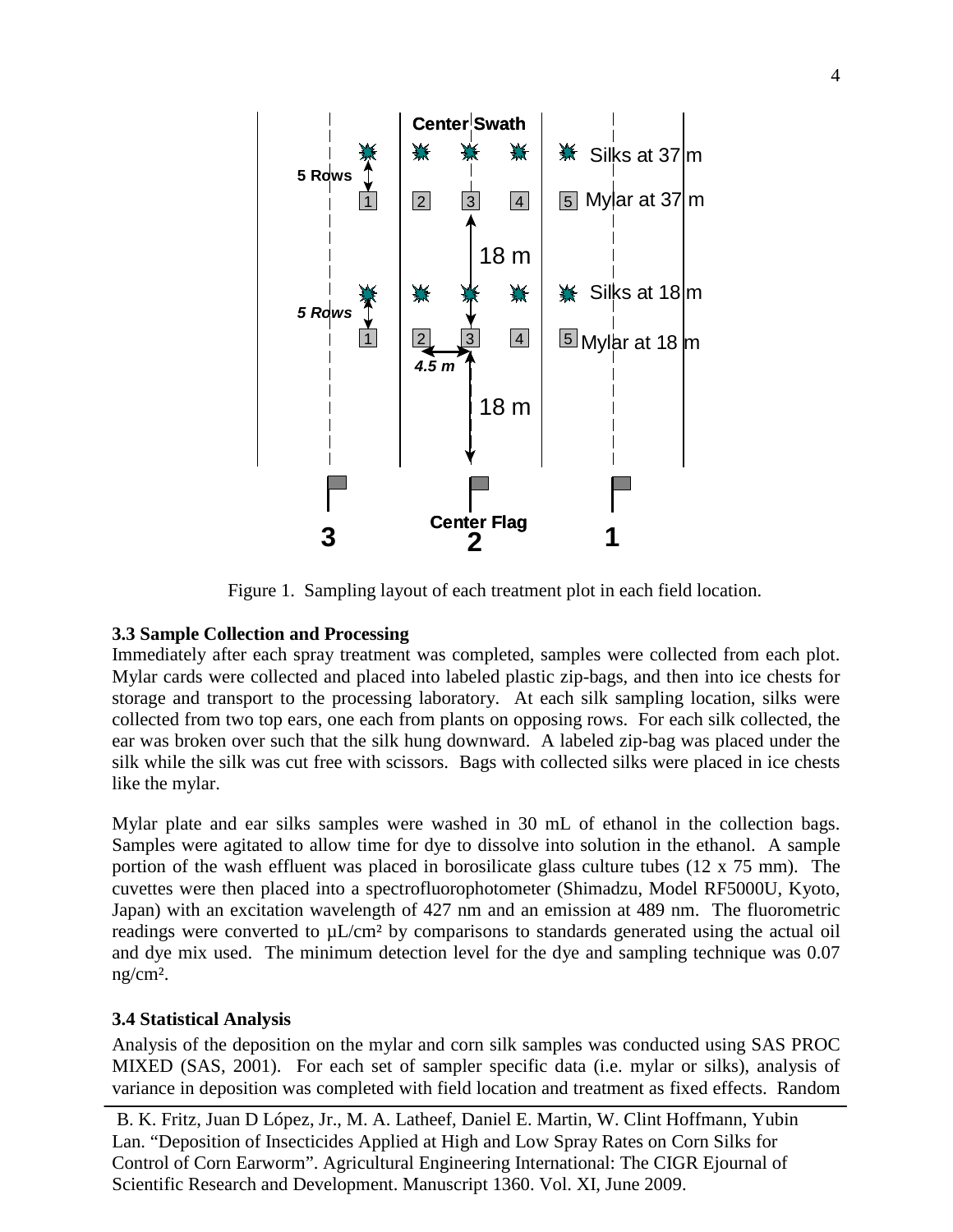effects included replication, replication within field location, replication by treatment interaction, and distance in field by replication, and sub-sampling locations within distance in field and replication.

# **4. RESULTS AND DISCUSSIONS**

# **4.1 Meteorological Data**

Mean and standard deviation data for wind speed, temperature and relative humidity data are reported in Table 2. Temperature and humidity were similar across all three treatments, but wind speed in treatment 1 was double that of the other two treatments.

| Field | Wind Speed    | Temperature    | <b>Relative Humidity</b> |
|-------|---------------|----------------|--------------------------|
|       | (m/s)         | $^{\circ}C$    | $\frac{9}{0}$            |
|       | $5.2 \pm 0.7$ | $29.3 \pm 3.9$ | $70.6 \pm 10.2$          |
|       | $2.1 \pm 0.5$ | $28.3 \pm 0.7$ | $76.1 \pm 2.4$           |
|       | $2.5 \pm 0.5$ | $29.4 \pm 1.7$ | $69.1 \pm 9.0$           |

Table 2. Meteorological data recorded for all three field locations.

# **4.1 Deposition**

Analysis using meteorological data as covariates did not show any significant meteorological effects on deposition on either silks or mylar. There was no significant field location effect on deposition (mass of tracer, i.e. active ingredient, applied at same rate per acre for all treatments, not volume of spray) on either mylar ( $P = 0.2851$ ) or silks ( $P = 0.2413$ ). Therefore, analysis of treatment effects was performed over pooled data across all three field locations. This also indicated that insecticide type did not have any effect on deposition. Treatment effects were significant for deposition on both mylar ( $P \le 0.0001$ ) and silks ( $P \le 0.0001$ ). Treatment 3, the 86.2 L/ha spray rate at 400 μm showed the greatest deposition on both mylar and silk collectors. The two 47.9 L/ha treatments showed the minimum deposition on both silks and mylar.

| Table 3. Deposition data and separation of means. |                            |                            |  |  |  |  |
|---------------------------------------------------|----------------------------|----------------------------|--|--|--|--|
|                                                   |                            | Sampler Type               |  |  |  |  |
| Treatment                                         | Mylar                      | <b>Silks</b>               |  |  |  |  |
|                                                   | Mean Deposition*           | Mean Deposition*           |  |  |  |  |
|                                                   | $(\mu$ g/cm <sup>2</sup> ) | $(\mu$ g/cm <sup>2</sup> ) |  |  |  |  |
|                                                   | 0.08c                      | 1.6 <sub>b</sub>           |  |  |  |  |
|                                                   | 0.15 <sub>b</sub>          | 1.5 <sub>b</sub>           |  |  |  |  |
|                                                   | 0.24a                      | 2.6a                       |  |  |  |  |

Table 3. Deposition data and separation of means.

\*Means in the same column followed by the same letter are not significantly different based on Duncans' multiple range test  $(p=0.05)$ 

B. K. Fritz, Juan D López, Jr., M. A. Latheef, Daniel E. Martin, W. Clint Hoffmann, Yubin Lan. "Deposition of Insecticides Applied at High and Low Spray Rates on Corn Silks for Control of Corn Earworm". Agricultural Engineering International: The CIGR Ejournal of Scientific Research and Development. Manuscript 1360. Vol. XI, June 2009.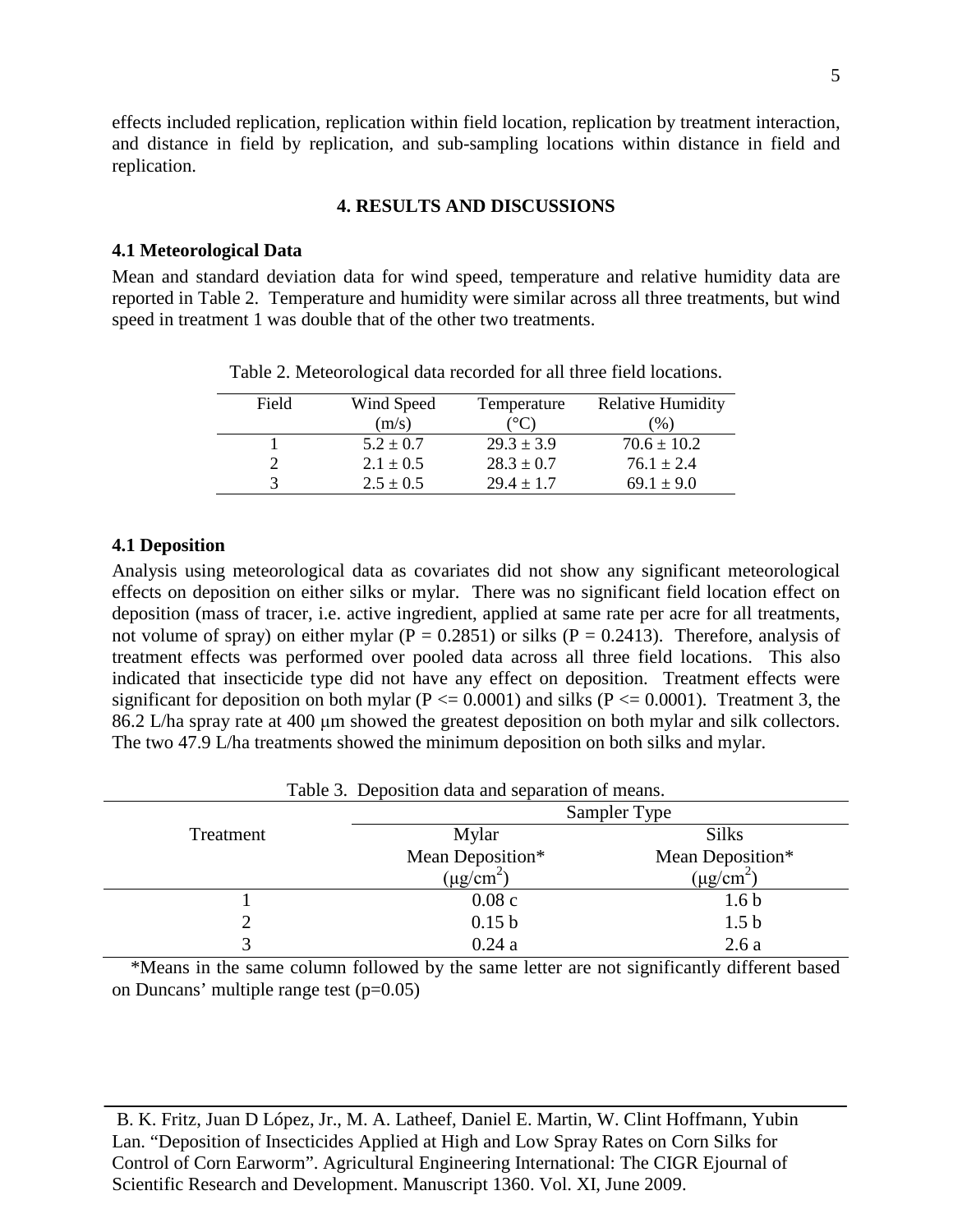#### **5. DISCUSSION AND CONCLUSIONS**

This study was conducted to optimize aerial application technologies for enhanced spray deposition on corn ear silks for control of corn earworm. Conventional hydraulic nozzles were used to apply two formulations over three fields at spray rates of 47.9 and 86.2 L/ha with median droplet sizes of 230 and 400 μm. Overall, the higher spray rate (86.2 L/ha) with the larger droplet diameter (400 μm) treatment resulted in the maximum deposition of tracer material, and thus active ingredient, on corn ear silks. The 47.9 L/ha treatments resulted in the least deposition with the smaller droplet spray resulting in less deposition on the mylar, but similar deposition to the larger diameter spray on the silks. The optimal treatment setup was the 86.2 L/ha with a volume median diameter of 400 μm. While being less efficient in terms of application time due to spray solution reload and associated ferrying times, than the two 47.9 L/ha treatments, this treatment has less drift potential than the smaller-droplet treatment, and maximizes deposition of active ingredient on the spray target.

#### **6. DISCLAIMER**

Mention of a commercial or proprietary product does not constitute an endorsement for its use by the U. S. Department of Agriculture.

#### **7. REFERENCES**

- Bartels, D. W. and W. D. Hutchison. 1995. On-farm efficacy of aerially-applied *Bacillus thuringiensis* for European corn borer (Lepidoptera: Pyralidae) and corn earworm (Lepidoptera: Noctuidae) control in sweet corn. *J. Econ. Entomol*. 88: 380-386.
- Bouse, L. F., S. G. Whisenant, and J. B. Carlton. 1992. Aerial spray deposition on mesquite. *Trans. ASAE* 35:51-59.
- Burkness, E. C., W. D. Hutchison, P. C. Bolin, D. W. Bartels, D. F. Warnock and D. W. Davis. 2001. Field efficacy of sweet corn hybrids expressing a *Bacillus thuringiensis* toxin for management of *Ostrinia nubilalis* (Lepidoptera: Crambidae) and *Helicoverpa zea* (Lepidoptera: Noctuidae). J*. Econ. Entomol*. 94:197-203.
- Hoffmann, W. C., P. S. Lingren, J. R. Coppedge, and I. W. Kirk. 1998. Application parameter effects on efficacy of a semiochemical-based insecticide. *App. Engr. Agric*. 14:459-463.
- Hutchison, W. D., B. R. Flood and J. A. Wyman. 2004. Advancements in Midwestern US sweet corn and snap bean integrated pest management. Pp. 247-278. In: Insect Pest Management. A. R. Horowitz and I. Ishaa eds. Springer-Verlag, Berlin.
- Kirk, I. W., L. E. Bode, L. F. Bouse, R. A. Stermer, and J. B. Carlton. 1989. Deposition efficiency from aerial application of post emergence herbicides. p. 211-232 In J. L. Hazen and D. A. Hovde (ed.) *STP 1036 Pesticide formulations and application systems: International aspects, 9th Volume*. ASTM. West Conshohocken, PA.
- Kirk, I. W., L. F. Bouse, J. B. Carlton, E. Frans, and R. A. Stermer. 1992. Aerial spray deposition in cotton. *Trans. ASAE* 35:1393-1399.

B. K. Fritz, Juan D López, Jr., M. A. Latheef, Daniel E. Martin, W. Clint Hoffmann, Yubin Lan. "Deposition of Insecticides Applied at High and Low Spray Rates on Corn Silks for Control of Corn Earworm". Agricultural Engineering International: The CIGR Ejournal of Scientific Research and Development. Manuscript 1360. Vol. XI, June 2009.